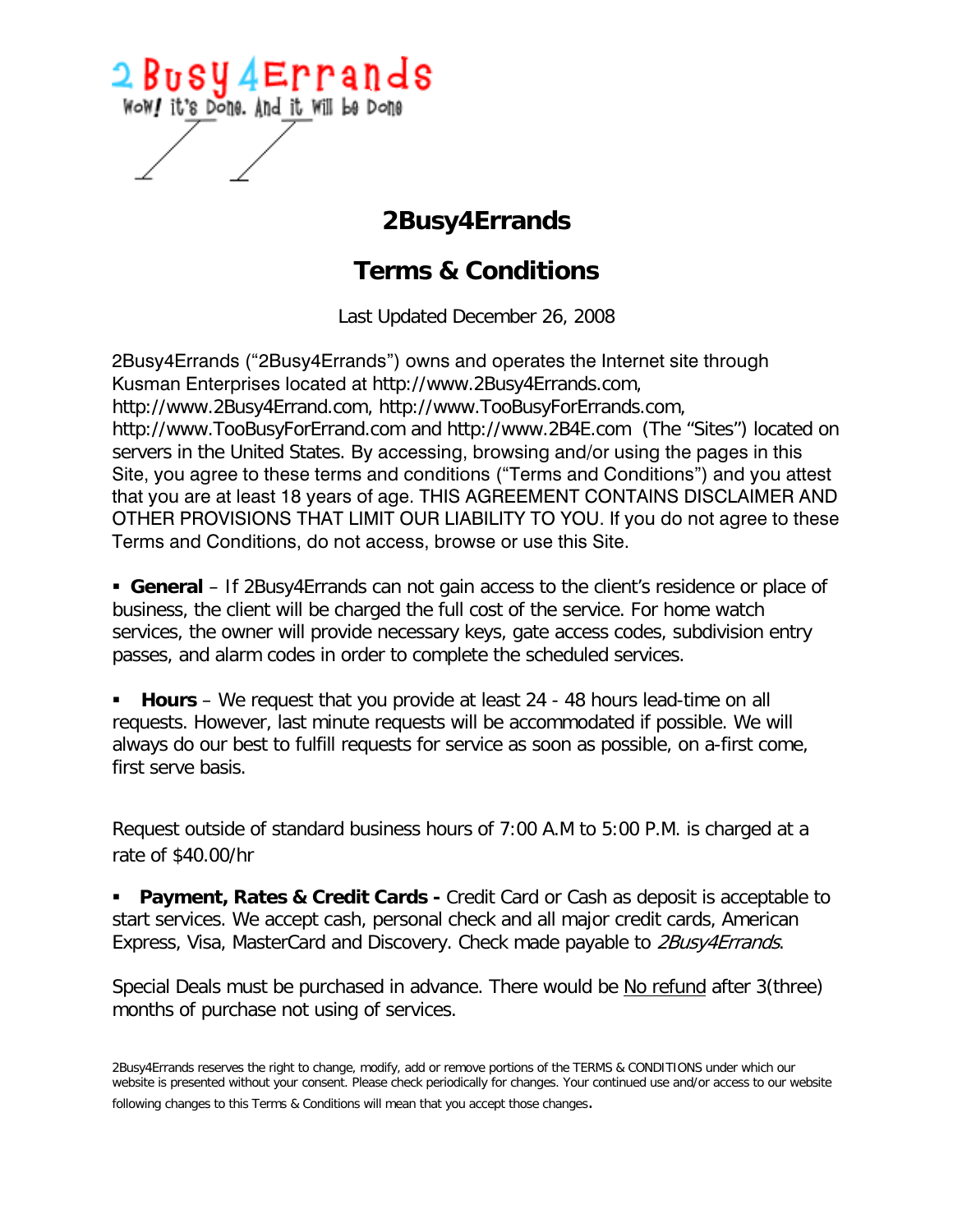

There is a 10% fee on all out-of-pocket reimbursements, service charges incurred such as dry cleaning, groceries, etc. Larger fees (over \$100) will be required in advance with a check made out to providing business.

A major credit card may be held as a security deposit upon request of services.

\$40.00 (Forty Dollars) fee assesses for returned checks in addition to fees/charges imposed by banking institution.

Any prices listed by 2Busy4Errands do not include charges for third party vendors or merchandise purchased to complete the service request.

All personal and credit card information collected by 2Busy4Errands will be gathered for the purpose of providing concierge services and billing the client for services rendered.

2Busy4Errands reserves the right to make all final decisions on services and related costs. No refunds will be given.

2Busy4Errands has the right to change the prices at anytime without a further notice. 2Busy4Errands will inform our current and new clients about the new prices with our discretions.

**Cancellations & Refunds -** Cancellations require 24 hours notice. Failure to cancel services will result in full service charge to your credit card. Cancellation less than 24 hours from the scheduled service are subject to a one-hour service charge of **\$30.00 cancellation fee**. Exception for the Special Circumstances packages, which will be charged in full when the service requested. Sorry, No Refund at any other circumstances.

2Busy4Errands reserves the right to make all final decisions on services and related costs. No refunds will be given.

**Limitation on Liability -**Except in jurisdictions where such provisions are restricted, in no event will 2Busy4Errands be liable to you for any indirect, consequential, exemplary, incidental, special or punitive damages, including also lost profits, even if 2Busy4Errands has been advised of the possibility of such damages.

<sup>2</sup>Busy4Errands reserves the right to change, modify, add or remove portions of the TERMS & CONDITIONS under which our website is presented without your consent. Please check periodically for changes. Your continued use and/or access to our website following changes to this Terms & Conditions will mean that you accept those changes.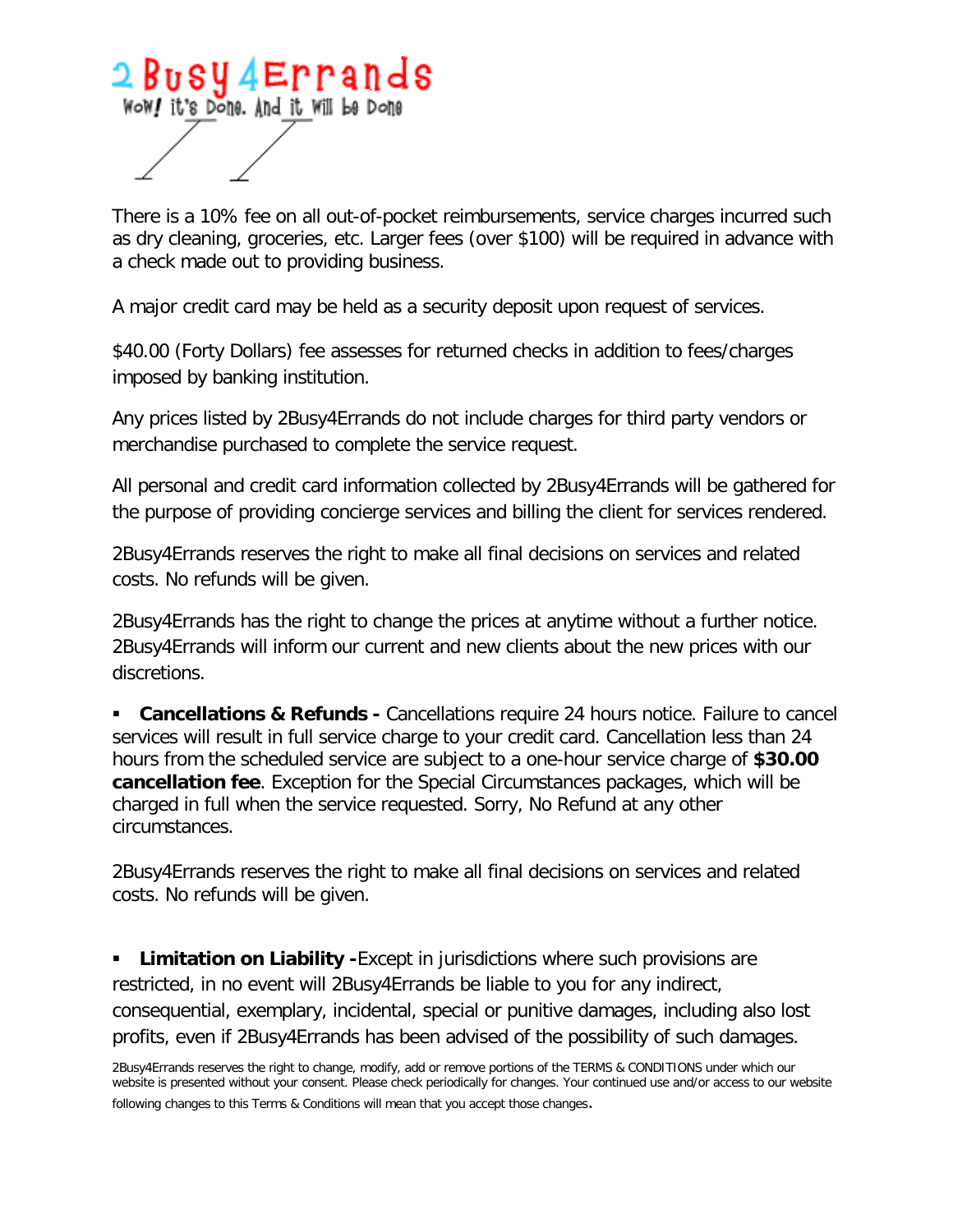

2Busy4Errands maintains the right to refuse any business or service or request it feels is unsafe, unsuitable, and illegal for its employees.

**Warranties and Limitations of liability –** 2Busy4Errands does not provide any warranties unless stated otherwise on the website and service agreements.

2Busy4Errands. warrants to the Client that 2Busy4Errands, Inc. shall use reasonable endeavors to provide the Services using reasonable care and skill and, as far as reasonably possible, in accordance with the Clients requests and instructions form time to time.

Where 2Busy4Errands supply the Client with any goods or Services supplied by a third party, 2Busy4Errands. does not give any warranty, guarantee, representation or other terms as to the quality, merchantability, fitness for a particular use or otherwise of the goods or Services and the Client shall be required to seek compensation for any loss or damage suffered from such third party direct.

2Busy4Errands does not and will not provide any representations or recommendations in relation to any of the information and suggestions comprised within the Services and the Client is deemed to be responsible for, and shall use its own skill and judgment as to the quality, value and suitability of any such information and suggestions and in relation to deciding whether to enter into any Contract with any third party for the supply of Services or sale of goods.

2Busy4Errands shall not be liable or be deemed to be in breach of the Contract by reason of any delay in performing, or any failure, any of 2Busy4Errands.'s obligations in relation to the Services, if the delay or failure was due to any cause beyond 2Busy4Errands.'s reasonable control.

Subject to the provisions of this clause, 2Busy4Errands's maximum liability to the Client for breach of any of its obligations hereunder shall be limited to the value of the Charge (provided that the Charge has at such time been paid by the Client in full). In no event

<sup>2</sup>Busy4Errands reserves the right to change, modify, add or remove portions of the TERMS & CONDITIONS under which our website is presented without your consent. Please check periodically for changes. Your continued use and/or access to our website following changes to this Terms & Conditions will mean that you accept those changes.